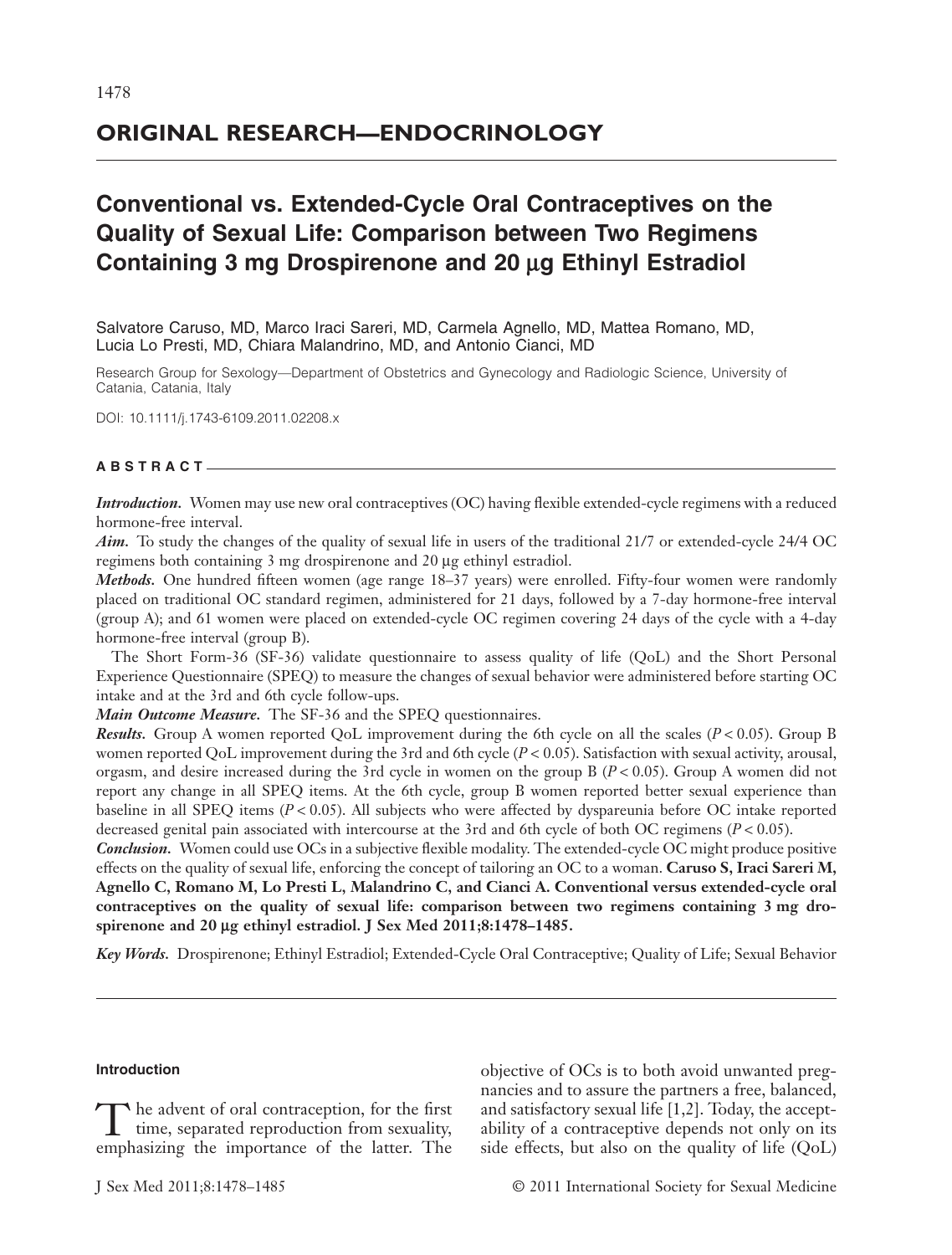and sexual changes [3]. However, for many years, the effects of reproductive steroids on sexuality in healthy women were unclear [4,5].

The last decade has seen an ever increasing interest in studying the interaction between hormonal contraceptives and sexual behavior. This has depended on an active realization of new contraceptive formulations and regimens, focusing on reducing the dosage of ethinyl estradiol (EE), and on developing new progestogens having weak intrinsic androgenic or antiandrogenic properties [6]. In Europe, OCs are the most frequently used hormonal contraceptives in women under 40 years of age, and European physicians prefer modern, monophasic mild, or low-dose hormonal contraceptives commonly containing 30 mg EE or less, and low doses of synthetic progestogen [7,8]; or the more recent sequential multiphasic OCs containing E2 valerate and dienogest. In the past decade, drospirenone (DRSP), a  $17\alpha$ spironolactone derivate having pharmacological properties, which uniquely combines progestogenic and antimineralocorticoid activities, has been developed in combination with EE [9].

However, the current hormonal OCs do not always positively modify the sexual activity of women. In fact, to increase the androgen-binding protein, the endogenous androgen environment changes in the direction of hypoandrogenism [10]. This could provoke decreased sexual desire in OC users, while vaginal dryness could be due to the excessive low estrogenic dosage, with consequent arousal or enjoyment disorder. On the basis of our previous data, low-dose OCs containing 15 µg EE and 60 µg gestodene negatively influenced both subjective and objective measurements of female sexual behavior, each interacting in a cyclic way with the other [3]. On the contrary, monophasic  $OCs$  containing 3 mg DRSP and 30  $\mu$ g EE have been shown to have positive effects on both subjective and objective sexual aspects [5,11,12]. Moreover combined OCs having 20 µg EE could decrease free testosterone without producing genital discomfort and sexual dysfunction [13]. However, if the woman is suffering from dyspareunia during OC use, the pain can be resolved by topical hormonal therapy [14]. Consequently,  $20 \mu$ g EE could be the quantity of estrogen below which vulvovaginal pain and dyspareunia arise.

Recently, two pills both containing 3 mg DRSP and 20 µg EE have become part of the OC family, the first having a 21/7 regimen (Yasminelle®, Bayer Schering Pharma AG, Berlin, Germany) [15], the second having a 24/4 regimen (Yaz®,

Bayer Schering Pharma AG, Berlin, Germany) [16,17]. Both of them follow the concept of tailoring an OC to a particular woman [18]. While the first is a traditional standard regimen for OCs that is administered for 21 days, followed by a 7-day hormone-free interval, the second is an innovative pill covering 24 days of the cycle with a 4-day hormone-free interval. Each of them may be chosen in prescribing a pill on the basis of menstrual characteristics. DRSP has a minimum halflife of >30 hours, extending its activity for a prolonged time into the shortened hormone-free interval [17]. This pharmacokinetic characteristic of DRSP has been shown to reduce weight gain, bloating, food cravings, breast tenderness, and subjective and somatic symptoms of premenstrual syndrome and premenstrual dysphoric disorder with respect to traditional OC formulations [19].

Due to this characteristic,  $3 \text{ mgDRSP}/20 \mu \text{EE}$ -24/4 regimen is the only OC with three indications: contraception, the treatment of premenstrual dysphoric disorder in women who wish to use an OC for birth control, and the treatment of moderate acne [20].

The objective of this study was to evaluate the effects of both regimens containing  $20 \mu g$  EE and 3 mg DRSP on the QoL and on sexual behavior of healthy women.

## **Materials and Methods**

This randomized prospective study was performed at the Family Planning Centre of the Research Group for Sexology, Department of Obstetrics and Gynecology and Radiologic Sciences, School of Medicine, University of Catania, Italy. The study protocol was approved by the Institutional Review Board of the department and conformed to the ethical guidelines of the 1975 Helsinki Declaration. Informed written consent was obtained from each woman before entering the study, and they did not receive any monetary payment. Each woman was informed of the hormone content of both OCs, the number of days of pill administration containing the steroids that is 21 or 24 days, and possible changes in the duration and amount of menstrual flow.

## *Subjects and Setting*

Women seeking OCs at the Family Planning Centre of the Research Group for Sexology were invited to participate in the study. The sample examined consisted of 159 healthy Caucasian women aged 18 to 37 years, who were sexually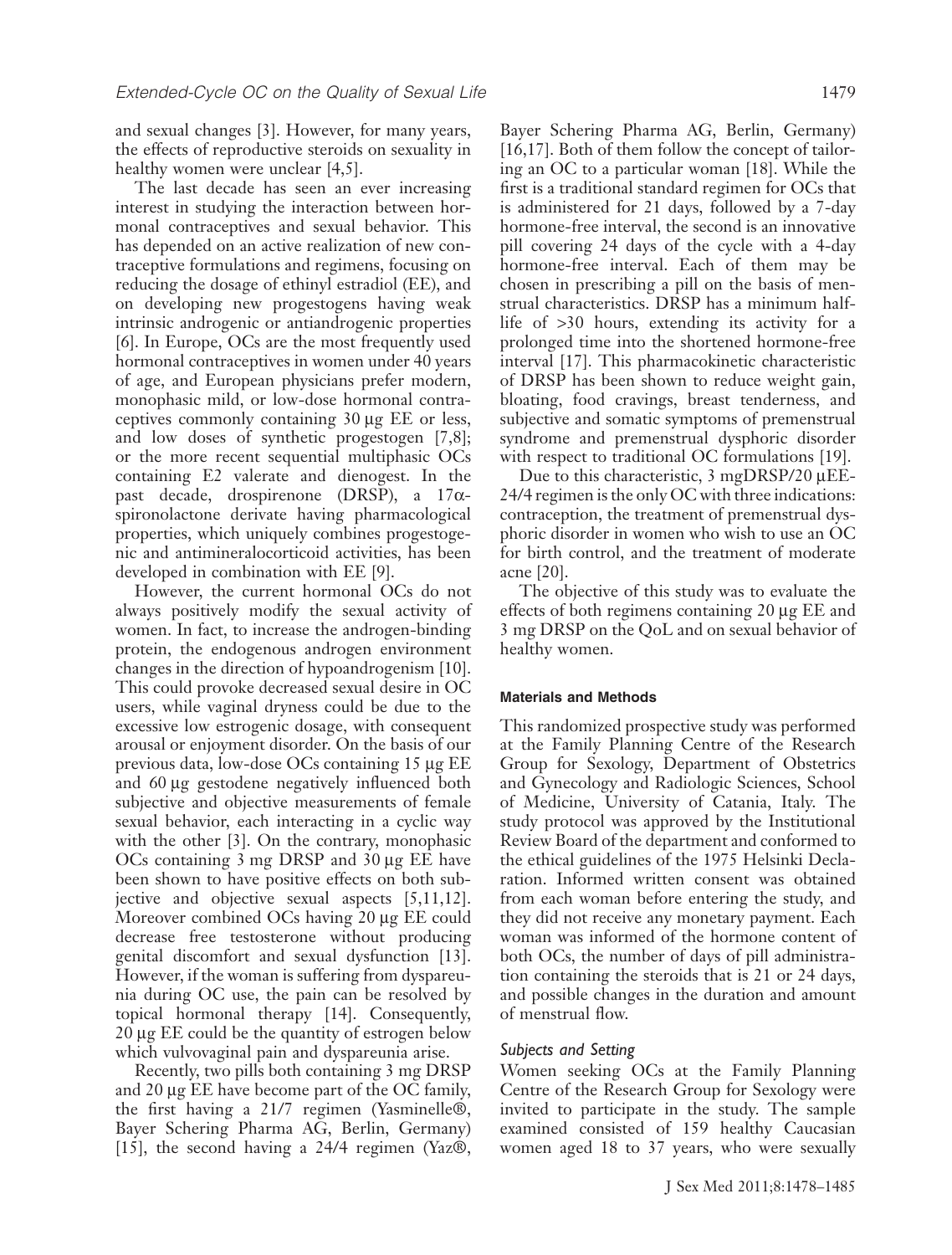active, living with a partner for more than 6 months, and were planning to take OCs for fertility control for at least 1 year. The women were not already using any kind of hormonal contraceptive, and showed no contraindications to OC use.

At enrollment, physical and gynecological examinations were performed and medical, surgical, and medication history were assessed to ensure study eligibility on the basis of inclusion and exclusion criteria.Women with a history of severe hypertension, thromboembolic disorder, severe diabetes mellitus, obesity (body mass index > 30 kg/m<sup>2</sup>), hepatic dysfunction, hormone-dependent neoplasia, suspicious cervical smear result within the 6 months prior to start of treatment, pregnancy within the previous 6 months, breastfeeding, tobacco use and/or drug abuse, or using psychotropic medications, or partner having sexual dysfunction were excluded. Inclusion criteria were menstrual cycles with ovulation. To confirm the ovulatory cycle, sonography was performed on days 10, 13, and 16 of the cycle, and serum progesterone concentrations were measured by enzyme-linked immunoassorbent assay (ELISA) using commercially available kits (Roche, Monza, Italy). Menstrual cycle was defined as ovulatory when the serum progesterone was >18 IU/mL. Subjects were also given diary cards on which they recorded duration and intensity of menstruation.

The women were randomized using numbered, opaque, sealed envelopes containing computergenerated random allocations in a proportion of 1:1 at enrollment evaluation. After enrollment, each woman was placed on one of the two OC regimens, and prescriptions were given.

## *Instruments*

Each woman underwent a sexual history interview before using the OC, and at the 3rd and 6th cycle follow-ups. To define female sexual dysfunction (FSD), the definition and classification of the second report of the international consensus development conference on FSD was used [21].

The Short Form-36 (SF-36) validate questionnaire to assess QoL was used. The questionnaire contains 36 questions grouped into eight categories: physical functioning, physical role functioning, bodily pain, general health, vitality, mental health, social functioning, and emotional role functioning [22]. A visual analog scale ranging from not at all at the 0 mm mark to very much/ very often at the 100 mm mark was used. Women were instructed to place a mark at the point that best corresponded to their feelings. The SF-36 questionnaire was administered before starting OC intake, at the 3rd and 6th cycle follow-ups.

Sexual behavior was assessed using the selfadministered Short Personal Experience Questionnaire (SPEQ) [23]. The SPEQ consists of 10 items: five qualitative items, namely female enjoyment, desire, arousal, orgasm, and dyspareunia; and three items investigating the quality of relationship and the sexual performance of the partner, answered on a five-point Likert scale, ranging from 1 (not at all) to 5 (a great deal); and finally two quantitative items on female sexual thoughts and fantasies, and on sexual intercourse during the previous 4 weeks, scored as follows:  $0 =$  never,  $1 =$  less than once a week,  $2 =$  once or twice a week,  $3 =$  several times a week,  $4 =$  once a day, and  $5 =$  several times a day. The SPEQ was used before starting contraceptive intake, at the 3rd and 6th cycle follow-ups. Furthermore, each subject received a diary to record daily sexual events as well as adverse events before and during the OC intake.

## *Statistical Analysis*

Intention-to-treat analyses were performed for all efficacy variables and included all patients who had undergone the baseline evaluation and had at least one efficacy assessment thereafter. Consequently, we considered the effects of the OC used by each woman with the last observation carried forward for subjects who prematurely discontinued OC use.

Statistical analysis was carried out using a software package for Windows 95TM (Grantz SA, Primer of Biostatistics, New York, NY, USA: McGraw-Hill, 1997). For comparisons between baseline and follow-up after the 3rd and 6th cycles of the values obtained from the SPEQ items, the nonparametric Wilcoxon rank-sum test with *z* values was used.

One-way analysis of variance was used to compare the values obtained from the SF-36 domains at baseline and during the two follow-ups.

A two-sided *t*-test for independent samples by analysis of variance was used to compare the score data between the two groups. The results were statistically significant at *P* < 0.05.

## **Results**

Of the 159 women, 20 refused to take the OC after the baseline evaluation because they changed the objective of their treatment, wanting to include pregnancy, and 15 were excluded from the study for metabolic disorders. Moreover, during enrollment, nine women with both sonography aspects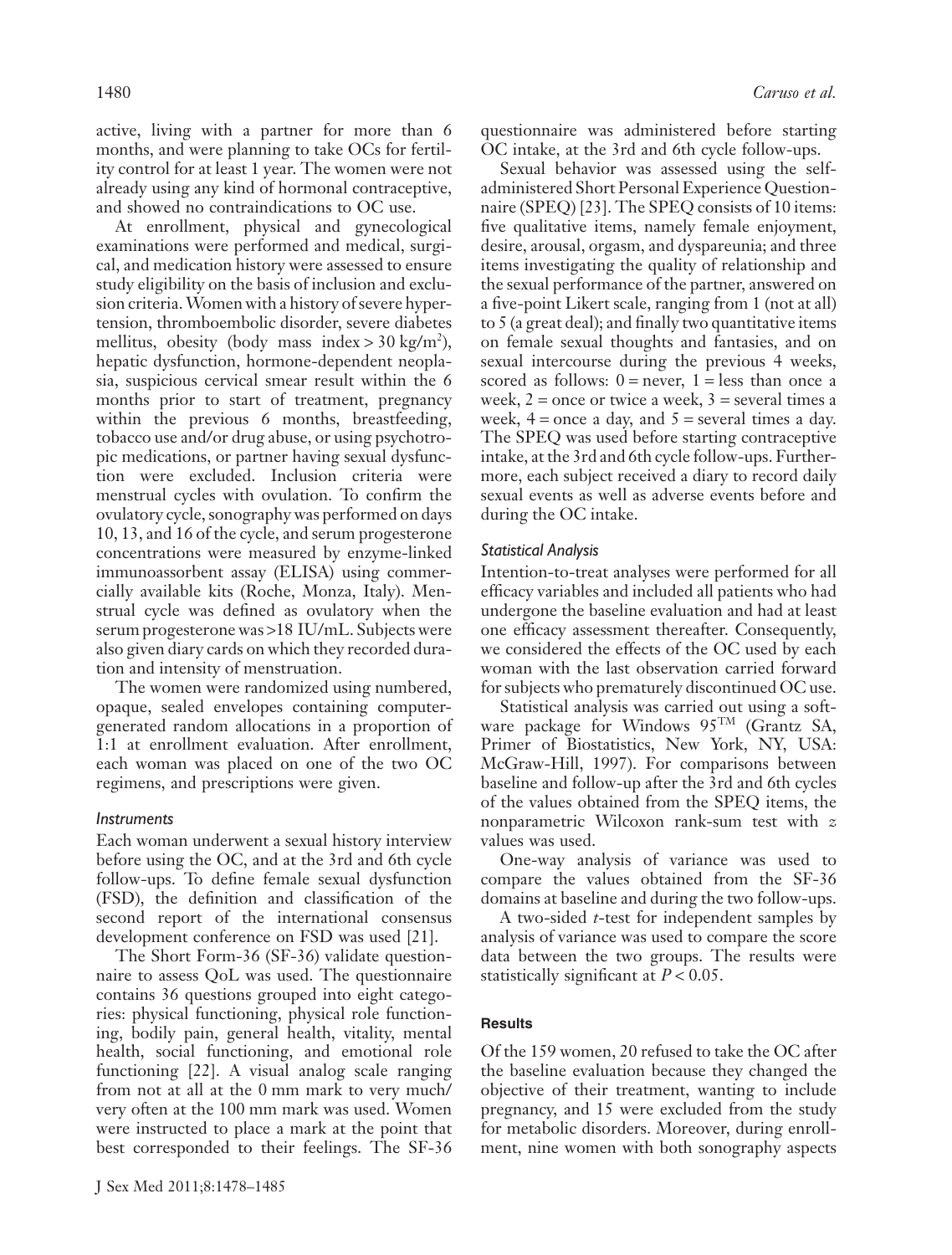| SPEQ (item)                                        | <b>Baseline</b><br>$A N = 54$<br>$B N = 61$ | $P^*$     | 3 cycle<br>$A N = 48$<br>$B N = 56$ | 6 cycle<br>$A N = 45$<br>$P^*$<br>$B N = 53$ |                                    |       |
|----------------------------------------------------|---------------------------------------------|-----------|-------------------------------------|----------------------------------------------|------------------------------------|-------|
| Enjoyment (1)                                      | NS<br>A 3.3 $(\pm 1)$                       |           | <b>NS</b><br>3.4 $(\pm 1)$          |                                              | 3.7 $(\pm 0.8)$                    | 0.4   |
|                                                    | B 3.3 $(\pm 1.2)$                           |           | 3.6 $(\pm 1.1)$                     |                                              | 4 ( $\pm$ 0.7)                     |       |
| Satisfaction with frequency of sexual activity (2) | A 3.2 $(\pm 1)$<br>B 3.1 $(\pm 1.2)$        | NS        | 3.3 $(\pm 1)$<br>3.5 $(\pm 0.8)$    | <b>NS</b>                                    | $3.5~(\pm 0.9)$<br>3.8 $(\pm 0.6)$ | 0.04  |
| Arousal (4)                                        | A 3.4 $(\pm 1.2)$                           | NS        | 3.8 $(\pm 0.9)$                     | 0.02                                         | 3.8 $(\pm 1.1)$                    | 0.001 |
| Orgasm (5)                                         | B 3.2 $(\pm 1.4)$<br>A 3.2 ( $\pm$ 1.4)     | NS        | 4.3 $(\pm 1.2)$<br>3.4 $(\pm 1.2)$  | <b>NS</b>                                    | 4.5 $(\pm 1)$<br>3.5 $(\pm 1)$     | 0.02  |
|                                                    | B 3.2 $(\pm 1)$                             |           | 3.6 $(\pm 1.1)$                     |                                              | 3.9 ( $\pm$ 0.8)                   |       |
| Desire (7a)                                        | A 2.4 $(\pm 1.3)$<br>B 2.5 $(\pm 1.2)$      | <b>NS</b> | $2.5$ ( $\pm$ 1.1)<br>$3 (+0.8)$    | 0.009                                        | 2.7 $(\pm 1.2)$<br>3.3 $(\pm 1.1)$ | 0.001 |
| Sexual activities during the last 2 weeks (7b)     | A 1.2 ( $\pm$ 1.2)                          | NS.       | 1.8 $(\pm 1.3)$                     | <b>NS</b>                                    | $2 (+1.1)$                         | NS.   |
| Dyspareunia (R.8)                                  | B 1.3 $(\pm 1)$<br>A 2.3 $(\pm 1.1)$        | ΝS        | $2 (+1)$<br>1.7 $(\pm 1)$           | <b>NS</b>                                    | 2.2 $(\pm 1.1)$<br>1.4 $(\pm 0.6)$ | 0.03  |
|                                                    | B 2.2 $(\pm 1.2)$                           |           | 1.5 $(\pm 0.8)$                     |                                              | 1.2 $(\pm 0.8)$                    |       |

Table 1 Mean scores and statistical comparison of sexual behavior by SPEQ items between women on 20 µg EE/3 mg DRSP 21/7 regimen (A) and on 20 µg EE/3 mg DRSP 24/4 regimen (B)

Values are mean  $\pm$  SD.

\*B regimen vs. A regimen *P* values.

of anovulatory cycles and serum progesterone levels < 18 IU/mL were excluded from the study.

Consequently, 115 Caucasian women in the age range 18–37 years (mean age  $25.7 \pm 3.1$ ) with menstrual cycle length of 24 to 35 days, duration of menses  $5 \pm 1.3$  days, and with body mass index (BMI) 24.6  $\pm$  2.3 kg/m<sup>2</sup> constituted the sample undergoing clinical and statistical evaluation. Of these, 54 women were randomly placed on DRSP 3 mg/EE 20 mcg 21/7 (group A) and 61 women on DRSP 3 mg/EE 20 mcg 24/4 (group B) regimens.

Both groups were similar with respect to age (A,  $24.8 \pm 4.5$ ; B,  $25.9 \pm 3.9$ ), menstrual cycle length (A, 25 to 34 days; B, 24 to 35 days), duration of menses (A,  $4 \pm 1.9$ ; B,  $5 \pm 2$ ), and BMI (A,  $24.3 \pm 2.8$ ; B,  $24.7 \pm 1.1$ ).

Of group A, four women (7.4%) discontinued the OC during the 3rd cycle and three (5.5%) discontinued during the 4th cycle, due to problems related to bleeding or spotting; and two (3.9%) discontinued due to headache during the 3rd cycle. On the other hand, two (3.2%) and three (4.9%) women of group B discontinued due to nausea during the 2nd and 3rd cycles, respectively, and three subjects (4.9%) did not show at the second follow-up.

Moreover, mild adverse events arose during OC intake, nominally intermenstrual bleeding (5 in group A and 3 in group B), nausea (4 in group A and 3 in group B), mild headache (4 in group A and 2 in group B), breast tenderness (5 in group A and 3 in group B), without provoking discontinuation.

The SPEQ detected changes in sexuality allowing assessment of OC effect on sexual desire, sexual arousal, orgasm and sexual enjoyment, and on satisfaction with the current frequency of sexual

activity, frequency of sexual activities during the previous 2 weeks, and frequency of experiencing pain during intercourse. Sexual activity covers behaviors from self-stimulation to arousal with partner and actual intercourse. Each woman had the same, and only one, sexual partner throughout the study period. Items R.1–R.7 and R.10 of the SPEQ reported a good quality of relationship and no difficulties in sexual performance of the partner, respectively. No partner was suffering from sexual dysfunction during the study.

Table 1 shows the sexual changes during both the OC regimens, and the statistical comparison of sexual behaviors obtained by SPEQ between groups A and B. At the 3rd cycle follow-up, a statistically significant difference was observed for desire  $(P < 0.009)$  and arousal  $(P < 0.02)$  comparing the two OC regimens. At the 6th cycle followup, a statistically significant difference was obtained for enjoyment, desire, arousal, orgasm, satisfaction with frequency of sexual activity, and sexual pain during intercourse when scores from the two groups were compared ( $P \le 0.04$ ). Over the study period, there was no difference between the two groups comparing the item for sexual activity  $(P = NS)$ . Finally, sexual pain decreased in group B more than in group A at the 6th cycle follow-up ( $P < 0.03$ ).

Table 2 shows the statistical comparisons of the Wilcoxon's rank-sum of the SPEQ scores for each sexual item observed at the 3rd and 6th cycles of both OC regimens with respect to the baseline values.

Firstly, satisfaction with sexual activity (*P* < 0.05), arousal (*P* < 0.001), orgasm (*P* < 0.05), and desire  $(P < 0.01)$  increased at the 3rd cycle in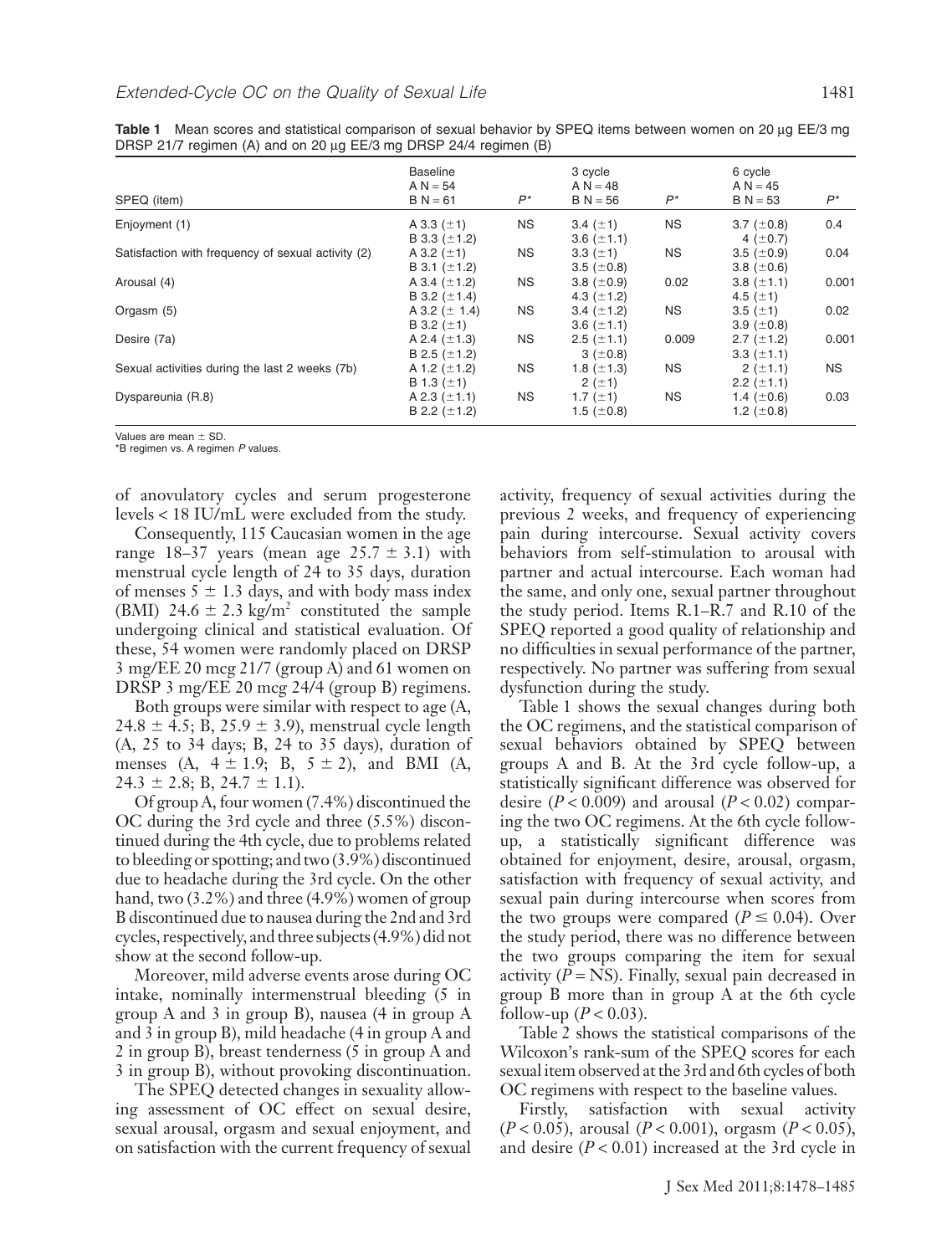|                                         |              | $\sim$   | 3rd cycle vs.<br>baseline |           |        |    | 6th cycle vs.<br>baseline |           |
|-----------------------------------------|--------------|----------|---------------------------|-----------|--------|----|---------------------------|-----------|
| <b>PEQ</b>                              |              |          |                           |           |        |    |                           |           |
| Items                                   | W            | $\tau_i$ | $Z_W$                     | P         | W      | τi | $Z_W$                     | P         |
| Enjoyment                               | A 92         | 38       |                           | <b>NS</b> | 225    | 29 | 3,342                     | < 0.02    |
|                                         | <b>B</b> 58  | 28       |                           | <b>NS</b> | 324    | 32 | 4,452                     | < 0.001   |
| Satisfaction with sexual activity       | A 32         | 34       |                           | <b>NS</b> | 132    | 22 | 1,244                     | < 0.05    |
|                                         | <b>B</b> 298 | 21       | 3,743                     | < 0.05    | 351    | 26 | 4,578                     | < 0.001   |
| Arousal                                 | A 34         | 24       |                           | <b>NS</b> | 164    | 30 | 2,446                     | < 0.05    |
|                                         | <b>B</b> 315 | 19       | 3,554                     | < 0.001   | 356    | 24 | 4,694                     | < 0.001   |
| Orgasm                                  | A 41         | 25       |                           | <b>NS</b> | 68     | 21 |                           | NS.       |
|                                         | B 182        | 32       | 2,980                     | < 0.05    | 339    | 30 | 4,281                     | < 0.001   |
| Desire                                  | A 32         | 34       |                           | <b>NS</b> | 84     | 28 |                           | <b>NS</b> |
|                                         | B 115        | 38       | 1,214                     | < 0.01    | 232    | 28 | 3,720                     | < 0.001   |
| Sexual activity during the last 2 weeks | A 34         | 37       |                           | <b>NS</b> | 182    | 30 | 2,950                     | < 0.05    |
|                                         | <b>B</b> 33  | 34       |                           | <b>NS</b> | 275    | 26 | 3,212                     | < 0.05    |
| Dyspareunia                             | $A - 156$    | 25       | $-2,338$                  | < 0.01    | $-132$ | 23 | $-2,023$                  | < 0.05    |
|                                         | $B - 227$    | 23       | $-3,228$                  | < 0.001   | $-296$ | 21 | $-3,712$                  | < 0.001   |

Table 2 Statistical comparisons of sexual behavior by SPEQ items of women on 20 µg EE/3 mg DRSP 21/7 regimen (A) and on 20  $\mu$ g EE/3 mg DRSP 24/4 regimen (B) observed at follow-ups with respect to the baseline values

W = rank sum;  $\tau_1$  = overriding rank number;  $Z_W$  = statistical Wilcoxon test.

women on the OC 24/4 regimen than at baseline. Women on the OC 21/7 regimen did not report any change in all SPEQ items  $(P = NS)$ .

Secondly, at the 6th cycle women on the OC 24/4 regimen reported better sexual experience than baseline in all SPEQ items  $(P < 0.05)$ . On the contrary, women on the OC 21/7 regimen had improvement in sexual enjoyment  $(P < 0.02)$ , satisfaction with sexual activity  $(P < 0.05)$ , arousal  $(P < 0.05)$ , and frequency of sexual activity  $(P < 0.05)$ , but not in desire and orgasm experience  $(P = NS)$ .

It is interesting to note that all women who were affected by dyspareunia before OC intake reported decreased genital pain associated with intercourse at the 3rd and 6th cycle of both OC regimens ( $P < 0.05$ ).

Figure 1 shows the changes of SF-36 scores in group A and group B at the 3rd and 6th cycles of OC intake with respect to baseline values. Women on the OC 21/7 regimen reported QoL improvement at the 6th cycle on all the scales  $(P < 0.05)$ . No significant differences were observed between baseline and the 3rd cycle of OC intake values (*P* = NS). Contrarily, women on the OC 24/4 regimen reported QoL improvement at the 3rd cycle for physical function, physical role function, general health, vitality, mental health, social function and emotional role function, and an improvement on each scale during the 6th cycle.

## **Discussion**

This prospective study compared the changes of the quality of sexual life of two groups of women using traditional 21/7 or extended 24/4 OC regimens both containing  $3 \text{ mg }$  DRSP and  $20 \mu$ g EE. The first event observed was that at the 3rd cycle women on the 24/4 regimen pill experienced an improved sexual life than those on the 21/7 regimen pill, mainly for desire, arousal and orgasm experience, and for decreased dyspareunia. Moreover, even if sexual experience increased during the 6th cycle of both groups, women on the 21/7 regimen pill reported values of desire and orgasm similar to those referred at baseline. Finally, the QoL was reported to be better than at baseline from women on the 24/4 regimen pill during the 3rd cycle. On the contrary, women on the 21/7 regimen pill experienced QoL improvement at the 6th cycle.

Except for the early biphasic and triphasic pills, the regimen of monophasic OCs is mainly constituted by 21 active pill days containing both estrogen and progestogen steroids, and a 7-day hormone-free interval. The design of this type of pill was thought to give women a monthly pseudomenstrual withdrawal with bleeding similar to that of the physiologic cycle. The first pills containing 30 mg DSPR, namely Yasmine and Yasminelle, were both based on the 21/7 regimen. Their difference was in the quantity of  $EE$ ,  $30 \mu g$  and  $20 \mu$ g, respectively. Currently, a new concept of low-dose OC regimens is arising based on the reduced hormone-free interval; this kind of regimen has been shown to reduce the risk of breakthrough ovulation [24]. Another justification in using extended or continuous administration OCs is to treat endometriosis, dysmenorrhea, and menstruation-associated symptoms that could influence negatively subjective and social aspects [25].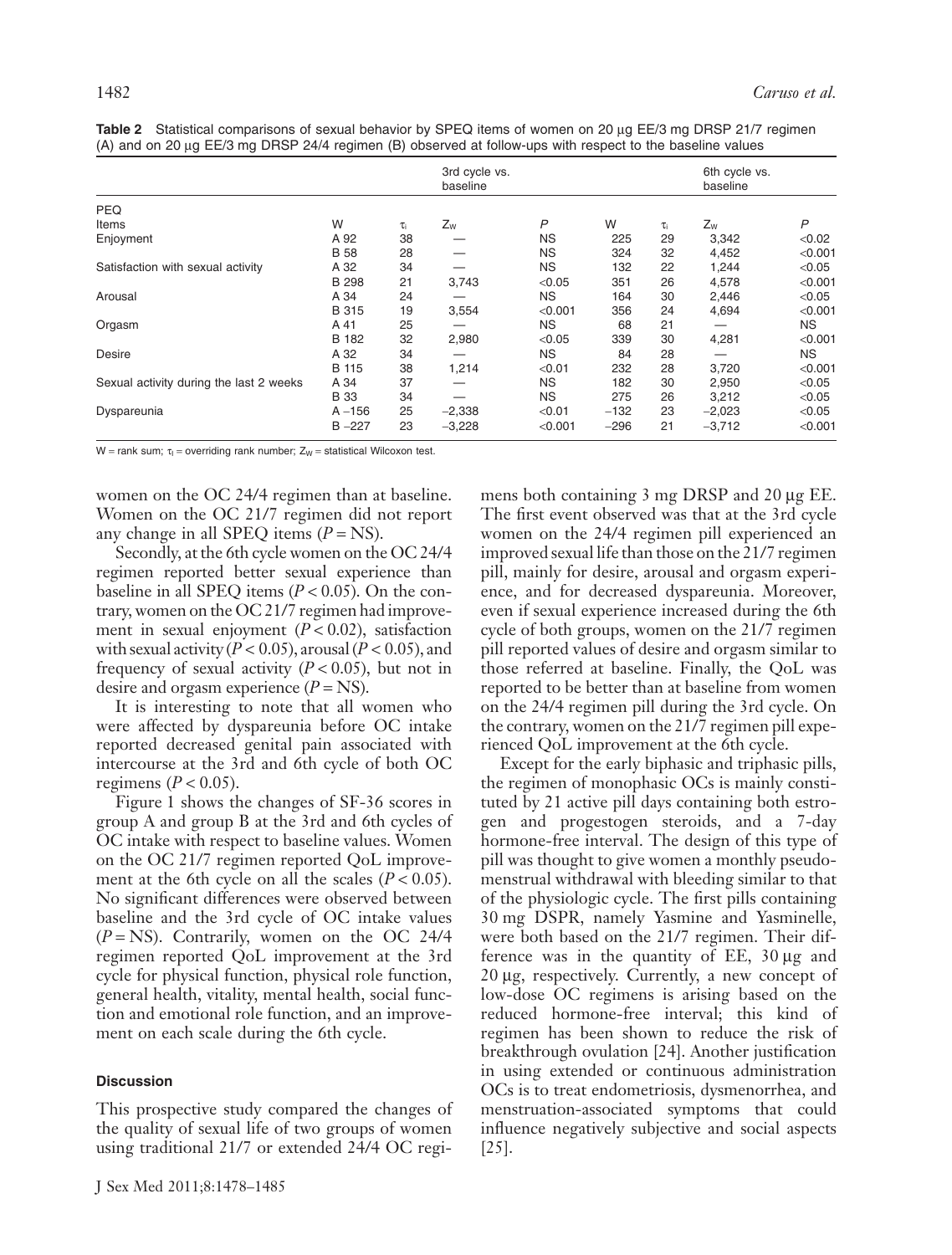

**Figure 1** SF-36 QoL scores from women on 21/7 or 24/4 20 g EE/3 mg DRSP OC regimens. Subjects on the 21/7 regimen reported QoL improvements at the 6th cycle of pill intake on all the scales (*P* < 0.05) but not at the 3rd cycle (*P* = NS; A–B). Subjects on the 24/4 regimen reported QoL improvement at the 3rd cycle of pill intake for physical function, physical role function, general health (A), vitality, mental health, social function, and emotional role function (B); and at the 6th cycle of pill intake for each scale (A–B). \*3rd cycle vs. baseline; \*\*6th cycle vs. baseline.

Interestingly, in the hormonal contraception field, there has been the development of new progestagens having no intrinsic androgenic properties and antiandrogenic activity. To increase the androgen-binding protein, the endogenous androgen environment changes in the direction of hypoandrogenism [10], even if the free testosterone reduction usually depends on EE, the quantity of which is able to vary the level of the sexual hormone-binding globuline [26].

During the follicular phase of the menstrual cycle, women usually report a greater sexual interest, persisting during the periovular phase, when more of them experience the greatest sexual desire and more erotic fantasies, with respect to the luteal phase [27,28]. Due to pill use, this important cyclic aspect of sexual behavior could become noncyclic. DRSP, even if having antiandrogenic properties, has been shown to have no negative activity on the sexual behavior of women [5]. Moreover, the antimineralcorticoid activity of DRSP could result in special benefits in avoiding estrogen-related fluid retention, improving compliance of women taking OCs [29]. However, other events could arise during OC usage such as insufficient control of the premenstrual syndrome and mood changes negatively influencing the quality of sexual life of users [30]. The improvement of premenstrual syndrome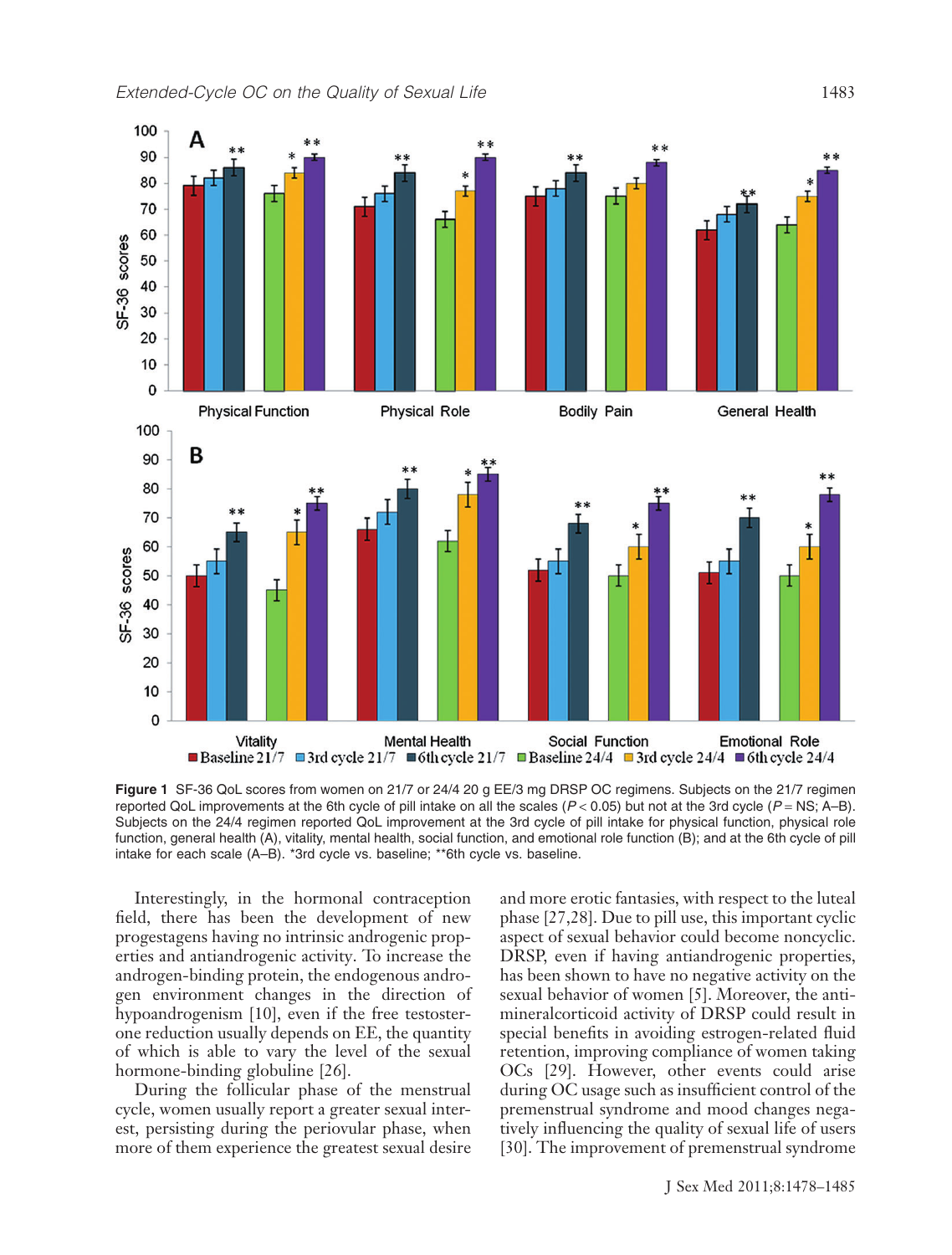and/or the changes of mood have been reported during the usual 7-day hormone-free interval rather than during the 21 days of hormonecontaining pills [31].

The explanation about these adverse events and counseling could likely result in greater satisfaction and therefore may increase the likelihood that a woman may choose to stay on the pill [32]. On the other hand, physicians need training to improve their knowledge on contraception to be able to help each patient choose a contraceptive that could be appropriated for her based on her medical history and preferences for kind of contraceptive [33].

Apart from the innovative 24/4 OC regimen, which we have used in this study, women could use the same pill in a subjective flexible modality decreasing the frequency of menses to four times yearly or less. New OCs, classified as extended or continuous cycle OCs, will give women the possibility to choose their contraception modifying the length of menstrual cycles or alleviating symptoms of coexisting medical conditions, such as endometriosis, dysmenorrhea, and menstruationassociated symptoms [34,35]. The continuous use of OCs will be able to improve the QoL for many women with sexually active lifestyles [36].

However, our study had some limits that will be the objectives of future research. In fact, we did not consider the basal hormone levels of both groups that could influence the sexual function during the OC intake. Moreover, future methodology will have to use blinding procedures investigating a large cohort size.

## **Conclusions**

The flexibility of OC use may act positively on the menstrual cycle of women with medical disorders, producing positive effects on the quality of sexual life. Moreover, due to specific metabolic activities of DRSP and to a better modulation of premenstrual symptoms of the 24/4 regimen pill, the tonic phase of all the menses is able to produce an improved quality of health. We have to emphasize the concept that all women are different, and we are going into an era where the concept of tailoring an OC to a particular woman has to be adopted. Thus, the first step in prescribing an OC is to understand the needs of the subject [37].

In the near future, studies investigating the effects of "long administration pills" will be needed, to analyze and understand in what way the QoL could change.

**Corresponding Author:** Salvatore Caruso, MD, Research Group for Sexology, Department of Obstetrics and Gynecology and Radiologic Science, University of Catania, Catania 95124, Italy. Tel: (039) 0953781101; Fax: (39) 0953781326; E-mail: scaruso@unict.it

*Conflict of Interest:* None.

#### **Statement of Authorship**

## *Category 1*

- **(a) Conception and Design**
- Salvatore Caruso; Antonio Cianci; Carmela Agnello **(b) Acquisition of Data**
- Carmela Agnello; Mattea Romano; Chiara Malandrino; Lucia Lo Presti
- **(c) Analysis and Interpretation of Data** Salvatore Caruso; Antonio Cianci; Lucia Lo Presti

## *Category 2*

- **(a) Drafting the Article** Salvatore Caruso; Chiara Malandrino; Marco I. Sareri
- **(b) Revising It for Intellectual Content** Salvatore Caruso; Antonio Cianci; Marco I. Sareri; Carmela Agnello; Mattea Romano

## *Category 3*

**(a) Final Approval of the Completed Article** Salvatore Caruso; Marco I. Sareri; Carmela Agnello; Mattea Romano; Lucia Lo Presti; Chiara Malandrino; Antonio Cianci

#### **References**

- 1 Egarter C, Topcuoglu MA, Imhof M, Huber J. Low dose oral contraceptives and quality of life. Contraception 1999;59: 287–91.
- 2 Oddens BJ. Women's satisfaction with birth control: A population survey of physical and psychological effects of oral contraceptives, intrauterine devices, condom, natural family planning, and sterilization among 1,466 women. Contraception 1999;59:277–86.
- 3 Caruso S, Agnello C, Intelisano G, Farina M, Di Mari L, Cianci A. Sexual behavior of women taking low-dose oral contraceptive containing 15 µg ethinylestradiol/60 µg gestodene. Contraception 2004;269:237–40.
- 4 Trussel J, Westoff CF. Contraceptive practice and trends in coital frequency. Fam Plann Perspect 1980;12:246–9.
- 5 Caruso S, Agnello C, Intelisano G, Farina M, Di Mari L, Sparacino L, et al. Prospective study on sexual behavior of women using 30 microg ethinylestradiol and 3 mg drospirenone oral contraceptive. Contraception 2005;72:19–23.
- 6 Kaunitz AM. Enhancing oral contraceptive success: The potential of new formulations. Am J Obstet Gynecol 2004; 190:S23e9.
- 7 Serfaty D, Wildemeersch D, Verougstraete A, Creatsas G. European society of contraception oral contraceptives survey update: Birth control methods in "Europe of the 12". Int J Fertil 1995;40:73–9.
- 8 Cedars MI. Triphasic oral contraceptives: Review and comparison of various regimens. Fertil Steril 2002;77:1–14.